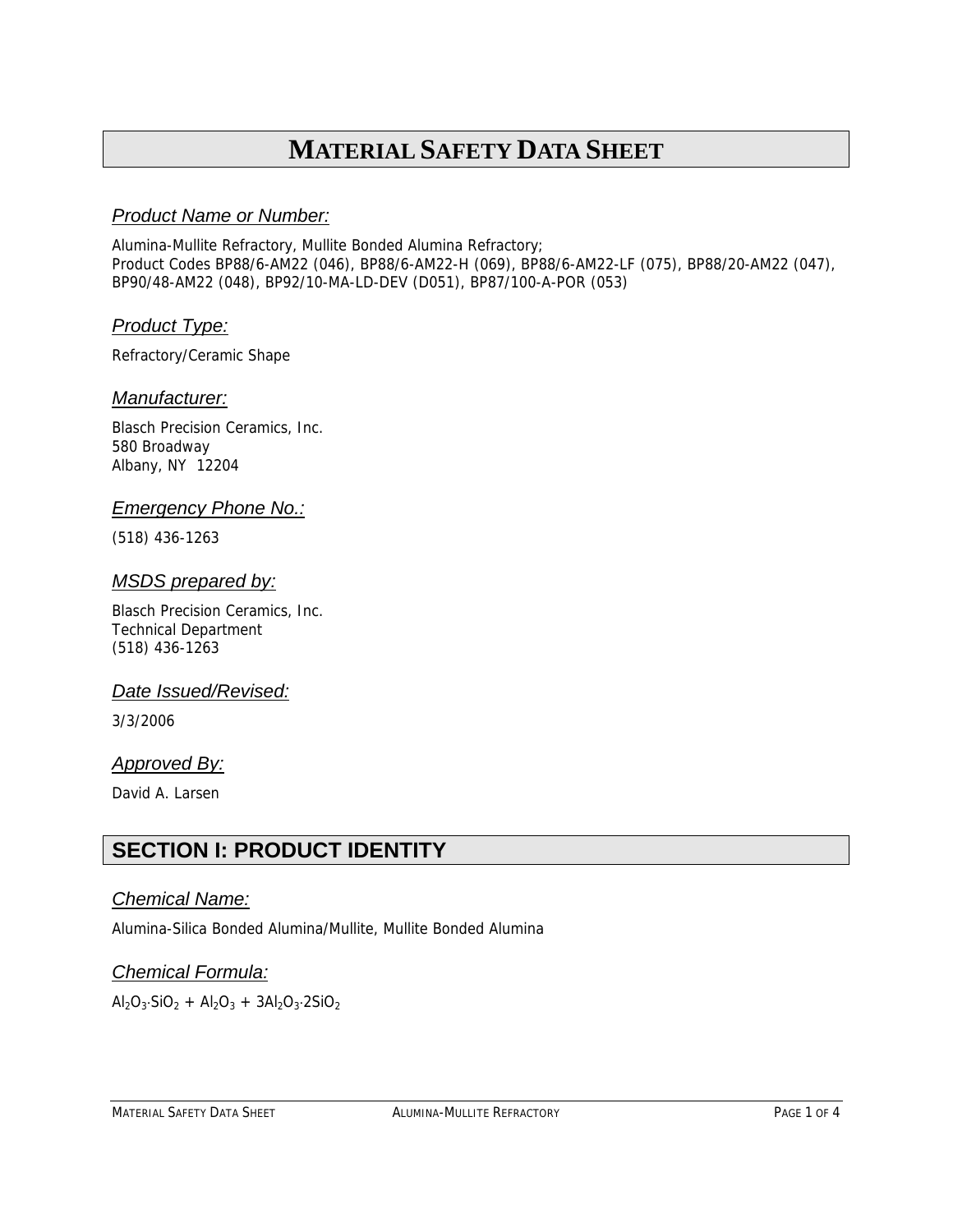# **SECTION II: CHEMICAL COMPOSITION**

| Ingredients                                    | CAS No.    | Percent   |  |  |
|------------------------------------------------|------------|-----------|--|--|
| Silica, crystalline*                           | 14808-60-7 | $0.1 - 2$ |  |  |
| (Includes quartz, cristobalite, and tridymite) |            |           |  |  |
| Silica, amorphous                              | 7631-86-9  | 6 - 14    |  |  |
| Aluminum Oxide                                 | 1344-28-1  | 86 - 93   |  |  |

\* See note under Section VI.

# **SECTION III: PHYSICAL DATA**

| Boiling Point (°F):                    | Not applicable                                              |
|----------------------------------------|-------------------------------------------------------------|
| Melting Point $(°F)$ :                 | >3200                                                       |
| Vapor Pressure (mm):                   | Not applicable                                              |
| Vapor Density $(Air=1)$ :              | Not applicable                                              |
| Solubility in Water:                   | Insoluble                                                   |
| % Volatile (by weight):                | Not volatile                                                |
| Appearance and Odor:                   | White ceramic/refractory shape. No odor                     |
| Odor threshold (ppm):                  | Not applicable                                              |
| Specific Gravity $(H_2O=1)$ :          | 2.7 - 2.9 (1.5 - 1.9 for 053 and D051 Low Density products) |
| Percent Volatile by Volume:            | Not applicable                                              |
| <b>Evaporation Rate:</b>               | Not applicable                                              |
| pH:                                    | Not applicable                                              |
| Coefficient of Water/Oil Distribution: | Not available                                               |
|                                        |                                                             |

### **SECTION IV: FIRE & EXPLOSION HAZARD**

Flammability: This product is non-flammable and will not support combustion.

# **SECTION V: REACTIVITY DATA**

| Stability:                               | Stable; no known conditions to avoid.         |             |
|------------------------------------------|-----------------------------------------------|-------------|
| Incompatibility:                         | No known incompatible materials.              |             |
| <b>Hazardous Decomposition Products:</b> | None known.                                   |             |
| Hazardous Polymerization:                | Will not occur; no known conditions to avoid. |             |
| <b>MATERIAL SAFETY DATA SHEET</b>        | ALUMINA-MULLITE REFRACTORY                    | PAGE 2 OF 4 |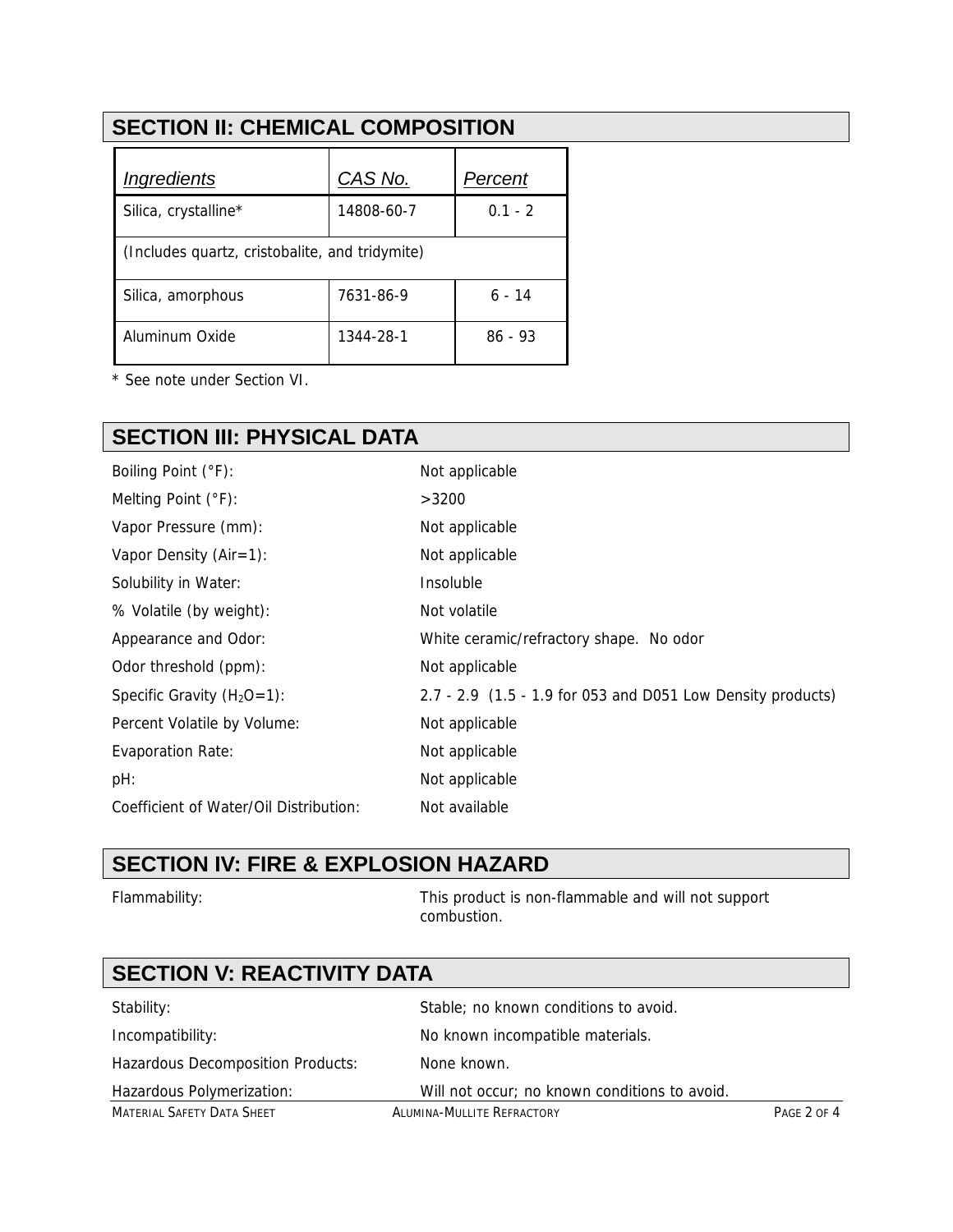## **SECTION VI: HEALTH HAZARD**

### *Threshold Limit Values:*

#### For **crystalline silica**\*:

OSHA PEL/ACGIH TLV, for respirable dust: 0.05 mg/m $3$  for cristobalite 0.05 mg/ $m^3$  for quartz

#### For **amorphous silica**:

OSHA PEL: 6 mg/m $3$ 

#### For **aluminum oxide**:

OSHA PEL: 15(total)mg/m<sup>3</sup>; Respirable: 5 mg/m<sup>3</sup> ACGIH TLV: 10(total)mg/m3

### *Effects of Overexposure:*

\* This product contains crystalline silica. Prolonged exposure to dust may cause silicosis, a progressive pneumoconiosis, or other respiratory diseases. International Agency for Research on Cancer (IARCI) has classified crystalline silica as a 2A carcinogen. Their study concluded that sufficient evidence for carcinogenicity exists in experimental animals and that limited evidence for carcinogenicity exists in humans.

Dust from this product at any stage of its use or during tear-out after service may, especially on long exposure, lead to lung disease unless respiratory protection is employed. Approved dust respirators (in accordance with 29 CFR Part 134) should be worn at any time that refractories are torn out after service. While a respiratory hazard and/or nuisance dust may exist from the product itself, other foreign substances may warrant additional precautions during tear-out and disposal.

### *Carcinogenicity Information:*

With the exception of crystalline silica, no ingredient in this product is found on either the Federal OSHA, NTP, or IARC list of carcinogens.

### *Emergency and First Aid Data:*

Skin: Wash thoroughly with soap and water.

Inhalation of dust: Remove to fresh air.

Eyes: Flush with water for 15 minutes and get medical help.

### **SECTION VII: PRECAUTIONS FOR SAFE HANDLING AND USE**

Normal Storage and Handling: Inert ceramic shape. See section IX regarding special precautions.

Normal Use: If material is cut, machined, ground, or crushed, so that dust is generated, use approved dust respirators to keep dust levels below recommended TLV/PEL levels. See OSHA 29CFR1910.1000 (Air Contaminants), and 29CFR1910.94 (Ventilation).

Steps to be Taken in Case of Leaks or Spills: Use broom and shovel or similar equipment to clean up. Avoid generating dust, and if dust is generated, see "Normal Use".

Waste Disposal Method: As supplied, product may be disposed of in an approved landfill consistent with